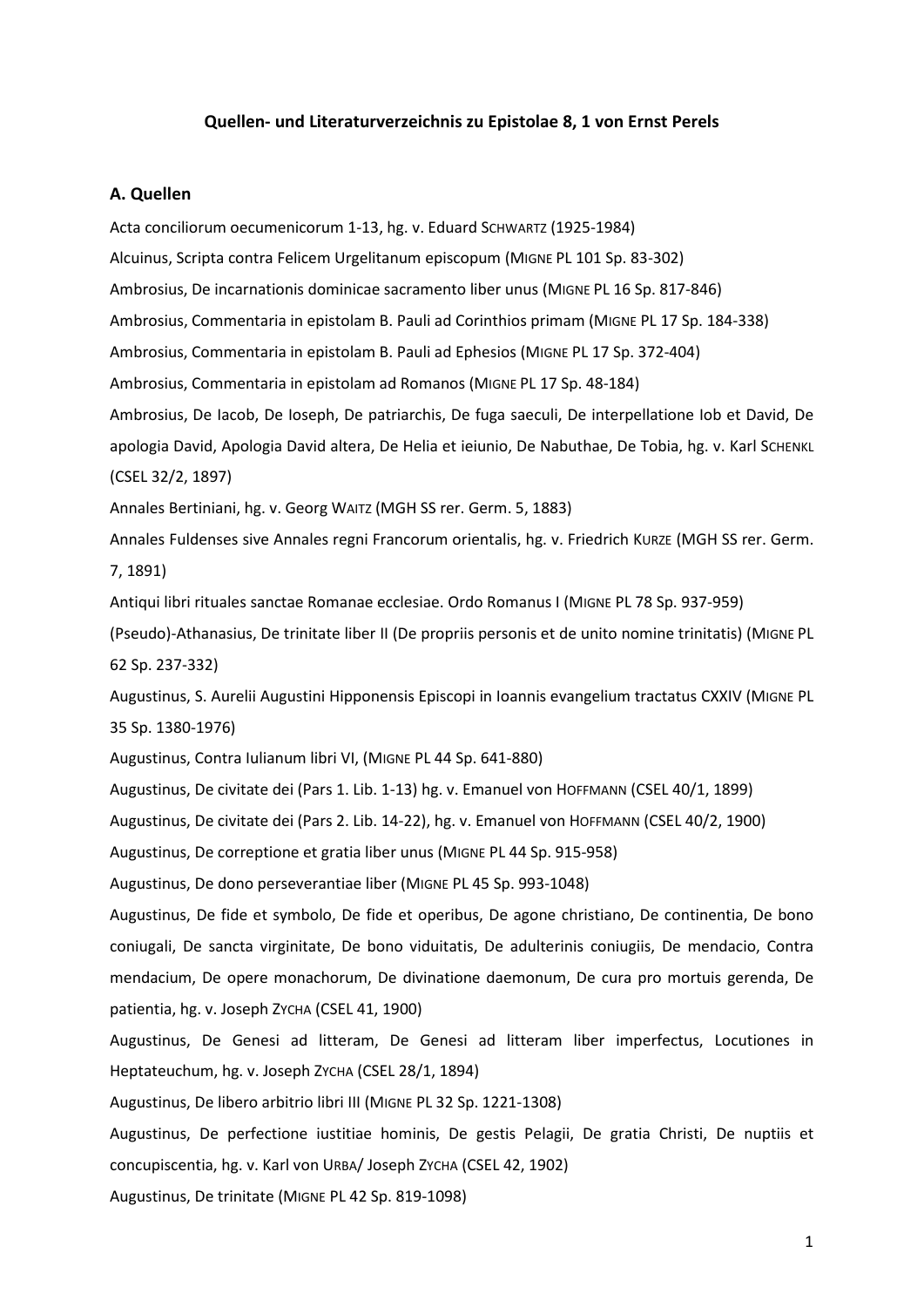Augustinus, Enarrationes in psalmos (MIGNE PL 36) Augustinus, Enarrationes in psalmos (MIGNE PL 37) Augustinus, Enchiridion de fide, spe et charitate liber unus (MIGNE PL 40 Sp. 231-288) Augustinus, Epistulae (ep. 124-184A), hg. v. Alois GOLDBACHER (CSEL 44, 1904) Augustinus, Epistulae (ep. 185-270), hg. v. Alois GOLDBACHER (CSEL 57, 1911) (Pseudo)-Augustinus, Hypomnesticon contra Pelagianos et Coelestinos (MIGNE PL 45 Sp. 1611-1664) Augustinus, In Ioannis Evangelium (MIGNE PL 35 Sp. 1379-2062) Augustinus, Liber de praedestinatione sanctorum (MIGNE PL 44 Sp. 959-992) Augustinus, Psalmus contra partem Donati, Contra epistulam Parmeniani, De baptismo, hg. v. Michael PETSCHENIG (CSEL 51, 1908) Augustinus, Sermones (MIGNE PL 39) Ausgewählte Briefe aus der Salierzeit, hg. von Carl ERDMANN (Texte zur Kulturgeschichte des

Mittelalters 7, 1933)

Beda Venerabilis, Expositio in Evangelium Sancti Ioannis (MIGNE PL 92 Sp. 633-936) Beda Venerabilis, Expositio in Evangelium Sancti Lucae (MIGNE PL 92 Sp. 301-632) S. Benedictus, Epistolae et variorum ad ipsum canones (MIGNE PL 66 Sp. 28-31) Bonifatius und Lullus, Die Briefe des heiligen Bonifatius und Lullus (S. Bonifatii et Lulli epistolae), hg v. Michael TANGL (MGH Epp. sel.1, 1916) Bonizo, Liber de vita Christiana, hg. v. Ernst PERELS (Texte zur Geschichte des römischen und kanonischen Rechts im Mittelalter 1, 1930)

Capitularia regum Francorum, cum notis doctissimorum virorum. Tomus II, hg. v. Etienne BALUZE (1677) Capitularia regum Francorum, hg. v. Georg PERTZ (MGH Capit. 1, 1835) Capitularia regum Francorum 2, hg. v. Victor KRAUSE (MGH Capit. 2, 1890-1897) Cartulaire général de l'Yonne. Recueil de documents authentiques pour servir à histoire des pays qui forment ce département 1-2, hg. v. Mathieu QUANTIN (1854-1860) Cassiodorus, Historia tripartita (MIGNE PL 69, 1865) Sp. 879-1212 Chronica minora saec. IV. V. VI. VII 1, hg. v. Theodor MOMMSEN (MGH Auct. Ant. 9, 1892) Codex canonum vetus ecclesiae Romanae. Quae ei accesserunt sequens epistula indicabit, Adrianus BEYS (1609) Concilia aevi Merovingici [511-695], hg. v. Friedrich MAASSEN (MGH Conc. 1, 1893) Concilia aevi Karolini [742-842], hg. v. Albert WERMINGHOFF (MGH Conc. 2, 1906)

Concilia antiqua Galliae tres in tomos ordine digesta 2, hg. v. Jacques SIRMOND (1629).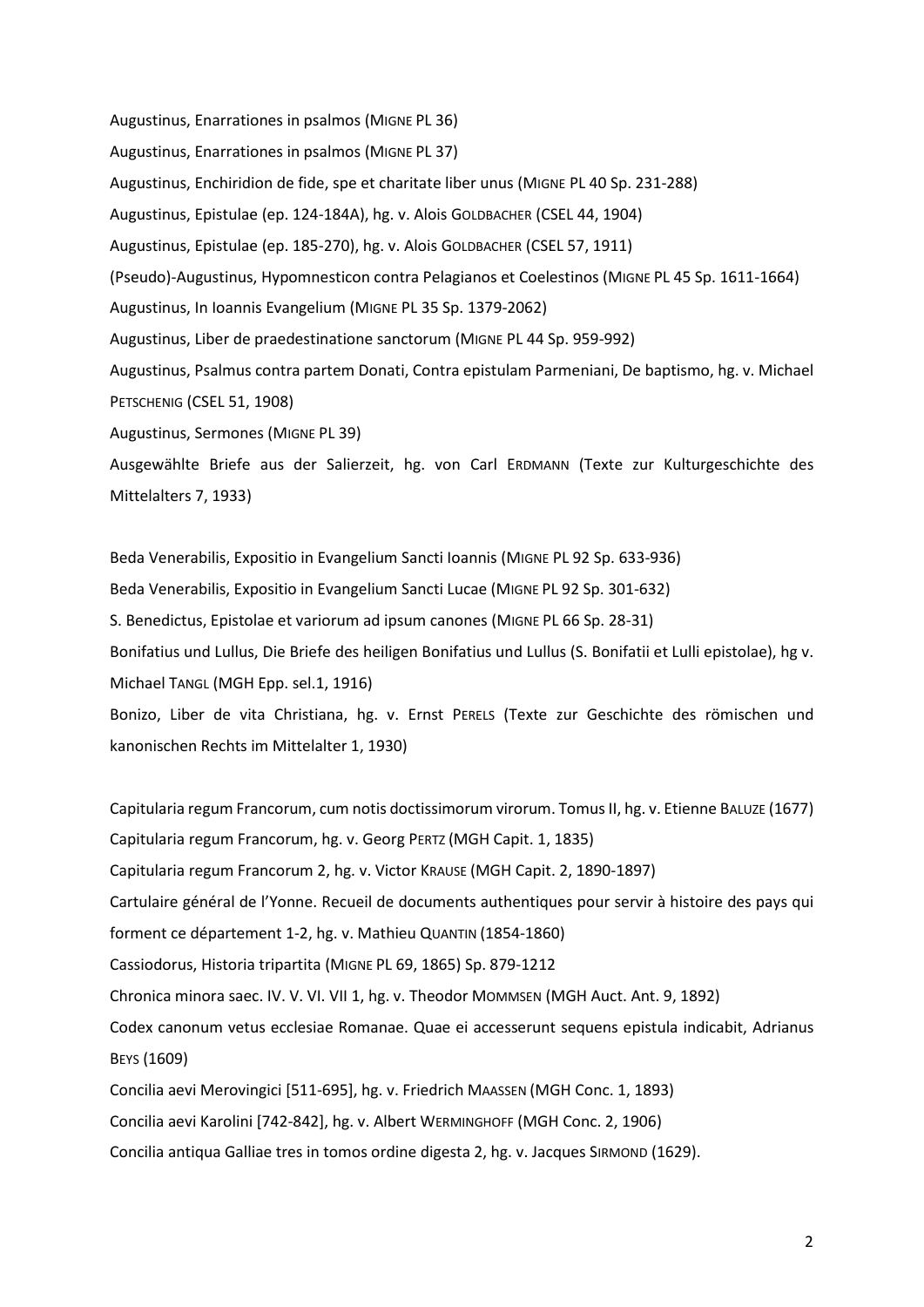Constitutiones et acta regum Germanicorum. Capitularia spuria. Canones ecclesiastici. Bullae pontificum, hg. v. Georg PERTZ (MGH Leges 2, 1837) (Pseudo-)Cyprianus, Opera omnia (pars 3): Opera spuria. Indices. Praefatio, hg. v. Wilhelm HARTEL (CSEL 3/3, 1871)

Decretales Pseudo-Isidorianae et Capitula Angilramni, hg. v. Paul HINSCHIUS (1863) Das Decretum Gelasianum de libris recipiendis et non recipiendis, hg. v. Ernst von DOBSCHÜTZ (Texte und Untersuchungen zur Geschichte der altchristlichen Literatur 38, 1912) Dionysius Exiguus, Codex canonum ecclesiasticorum sive codex canonum vetus ecclesiae Romanae (MIGNE PL 67, 1865) Sp. 135-228

Elementa Juris Canonici Veteris Et Moderni. In III. Tomos Divisa. Band II, hg. v. Eusebius AMORT (1763) Epistulae imperatorum pontificum aliorum inde ab a. CCCLXVII usque ad a. DLIII datae Avellana quae dicitur collectio, pars I. Ep. 1-104, hg. v. Otto GUENTHER (CSEL 35/1, 1895) Epistolae Karolini aevi (II), hg. v. Ernst DÜMMLER (MGH Epp. 4, 1895) Epistolae Karolini aevi (III), hg. v. Ernst DÜMMLER (MGH Epp. 5, 1899) Epistolae Karolini aevi (IV), hg. v. Ernst DÜMMLER (MGH Epp. 6, 1925) Epistolae Karolini aevi (V), hg. v. Erich CASPAR (MGH Epp. 7, 1928) Epistolae Merowingici et Karolini aevi (I), hg. v. Wilhelm GUNDLACH/ Ernst DÜMMLER (MGH Epp. 3, 1892) Epistolae Romanorum Pontificum genuinae et quae ad eos scriptae sunt a S. Hilaro usque ad Pelagium II. Bände 1- 2, hg. v. Andreas THIEL (1867-1868) Eusebius Werke II/1, Historia ecclesiastica, hg. v. Theodor MOMMSEN/Eduard SCHWARTZ (Die griechischen christlichen Schriftsteller der ersten Jahrhunderte 9/1)

Flodoard von Reims, Historia Remensis ecclesiae, hg. v. Johannes HELLER/Georg WAITZ (MGH SS 13, 1881) S. 405-599

Fulgentius Ruspensis, S. Fulgentii de veritate praedestinationis et gratiae dei III (MIGNE PL 65 Sp. 651- 672)

Gregor I., Dialogi Libri IV, hg. v. Umberto MORICCA (Fonti per la storia d'Italia, 1924).

Gregor I., Expositio Super Cantica Canticorum (MIGNE PL 79 Sp. 471-546)

Gregor I., Homiliae XL in Ezechielem (MIGNE PL 76 Sp. 781-1314)

Gregor I., Liber moralium XVII usque ad finem (MIGNE PL 76 Sp. 9-780)

Gregor I., Ordines Romani sexdecim (MIGNE PL 78 Sp. 937-1404)

Gregor I., Registrum epistolarum. Libri I-VII, hg. v. Ludo HARTMANN/ Paul EWALD (MGH Epp. 1, 1887)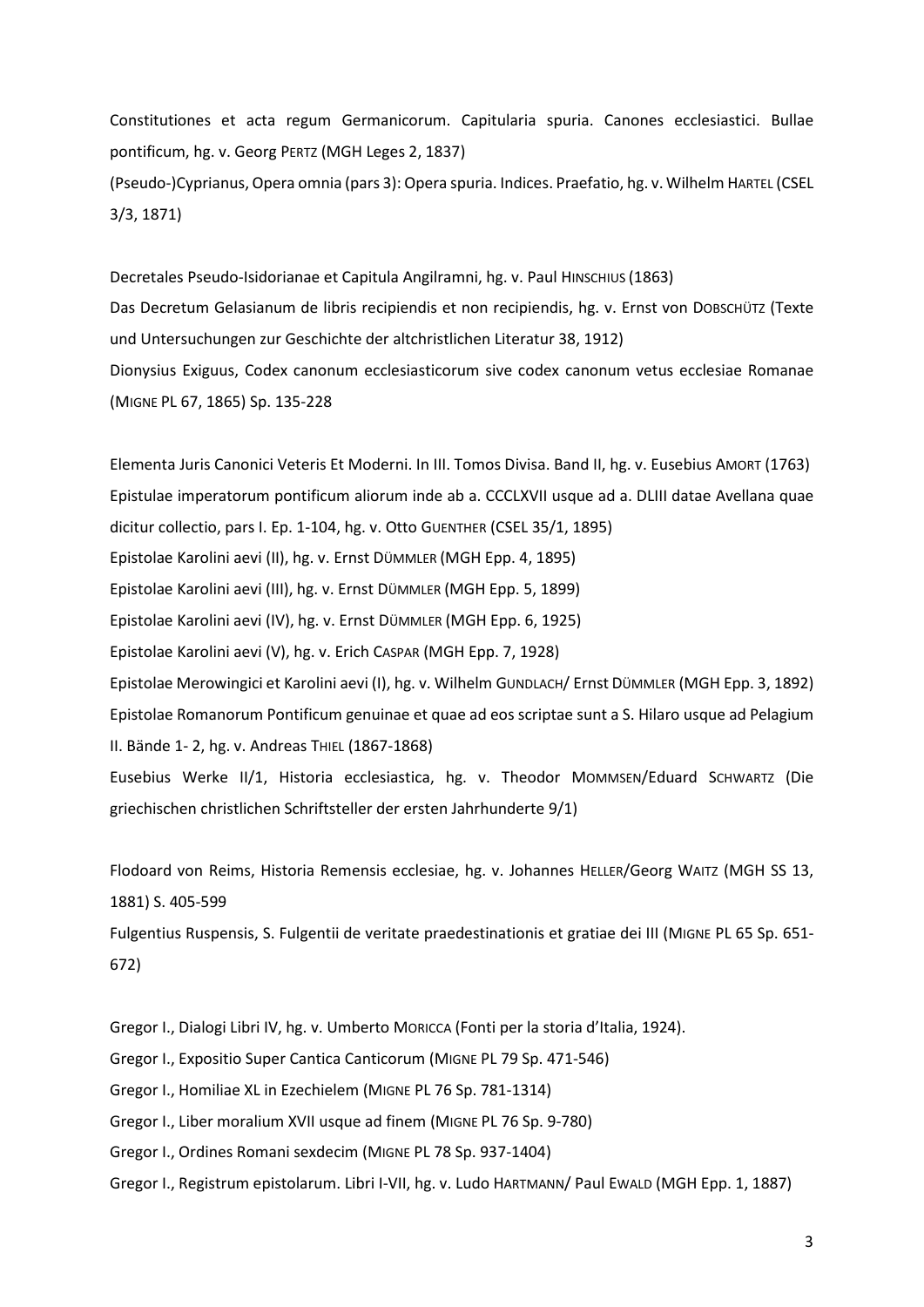Gregor I., Registrum epistolarum. Libri VIII-XIV, hg. v. Ludo HARTMANN (MGH Epp. 2, 1892 – 1899) Gregor I., Regulae pastoralis liber (MIGNE PL 77 Sp. 13-124)

Hieronymus, Adversus Helvidium de perpetua virginitate beatae Mariae (MIGNE PL 23 Sp. 185-206) Hieronymus, Breviarium in psalmum 103 (MIGNE PL 26 Sp. 1131-1135) Hieronymus, Commentaria in epistolam ad Ephesios (MIGNE PL 26 Sp. 439-554) Hieronymus, Damasus De psalmorum emendatione (MIGNE PL 30 Sp. 294-296) Hieronymus, De virtute psalmorum (MIGNE PL 30 Sp. 305-306) Hilarius, De trinitate libri duodecim (MIGNE PL 10 Sp. 9-470) Hieronymus, Epistulae 1-154. Bände 1-3, hg. v. Isidor HILBERG (CSEL 54-56) Wien 1910-1918 Hincmari archiepiscopi Remensis opera 1-2, hg. v. Jacques SIRMOND (1645) Hinkmar von Reims, De divortio Lotharii regis et Tetbergae reginae (MIGNE PL 125 Sp. 620-772) Hinkmar von Reims, De praedestinatione Dei et libero arbitrio (MIGNE PL 125 Sp. 65-472) Hinkmar von Reims, De villa Novilliaco, hg. v. Oswald HOLDER-EGGER (MGH SS 15/2, 1888) S. 1167-1169 Hinkmar von Reims, Epistola XXI concilii Tusiacensis ad rerum ecclesiasticarum pervasores et ad pauperum praedatores (MIGNE PL 126 Sp. 122-132) Hinkmar von Reims, Libellus Expostulationis (MIGNE PL 126 Sp. 567-633)

Ioannes Cassianus, Sancti Coelestini I epistolae et decreta (MIGNE PL 50 Sp. 417-568) Ioannes Chrysostomus, Homiliae XC in Matthaeum (MIGNE PL 57) Ioannes Diaconus, Vita Sancti Gregorii (MIGNE PL 75 Sp. 59-412) Isidorus Mercator, Collectio decretalium (MIGNE PL 130 Sp. 2-1176) Isidorus Sanctus, Concilia (MIGNE PL 84 Sp. 93-626) Iuliani epitome novellarum Iustiniani, hg. v. Gustav HAENEL (1873)

Leo I, Sermones et epistolae (MIGNE PL 54)

Libelli de lite imperatorum et pontificum saeculis XI. et XII. conscripti 2, hg. v. Ernst DÜMMLER/Lothar von HEINEMANN/ Friedrich THANER (MGH Ldl 2, 1892)

Liber Diurnus Romanorum Pontificum ex unico codice Vaticano, hg. v. Theodor von SICKEL (1889) Le Liber pontificalis. Texte, introduction et commentaire Bände 1-4, hg. v. Louis DUCHESNE/Cyrille VOGEL (1886 – 1957)

Die Urkunden Ludwigs des Deutschen, Karlmanns und Ludwigs des Jüngeren, hg. v. Paul KEHR (MGH Diplomata regum germaniae ex stirpe Karolinorum 1, 1932-1934)

Ioannes Dominico MANSI, Sacrorum conciliorum nova et amplissima collectio. Bände 1-31 (1901-1927)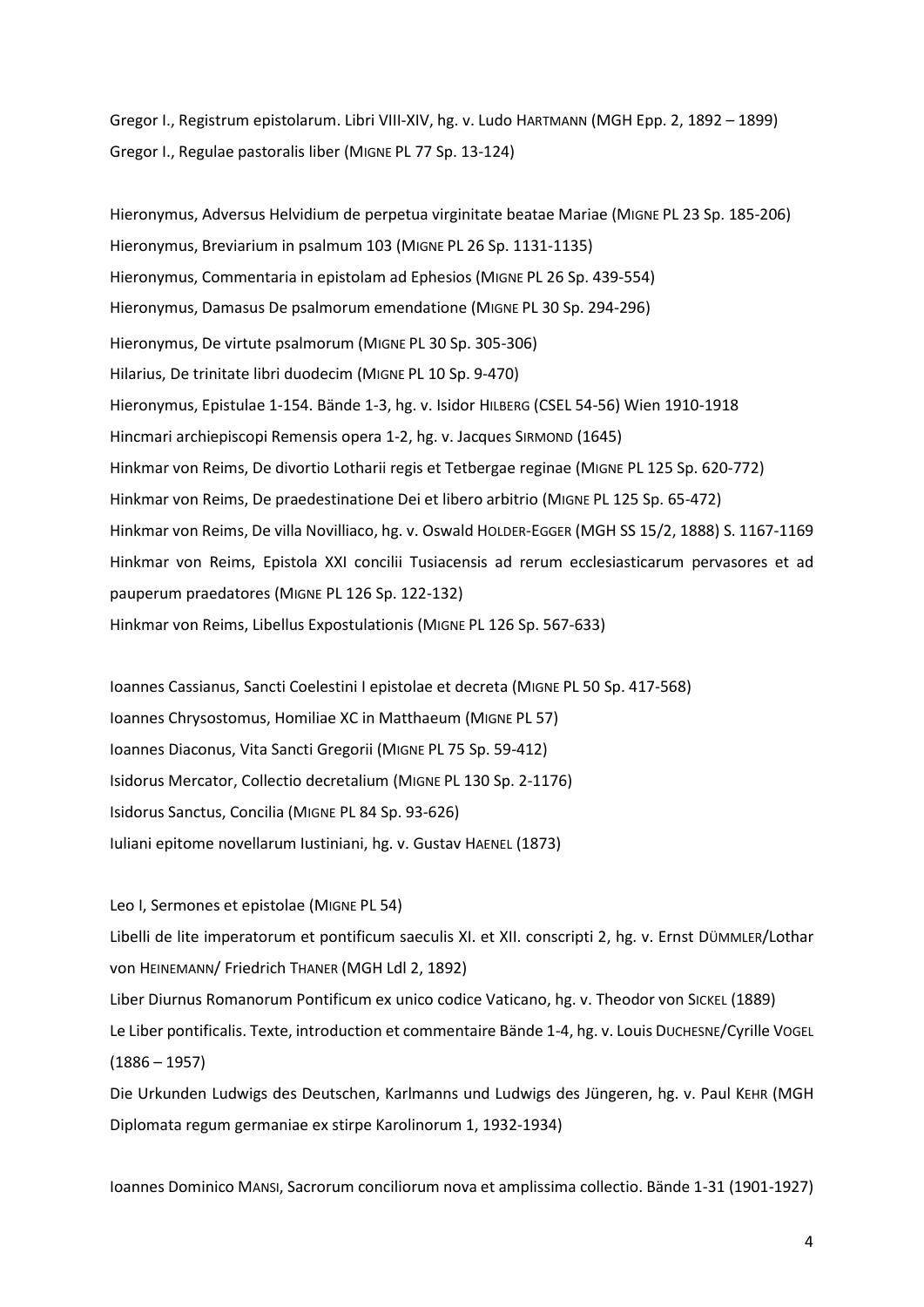Passiones vitaeque sanctorum aevi Merovingici et antiquiorum aliquot 1-5, hg. v. Bruno KRUSCH/ Wilhelm LEVISON (MGH SS rer. Merov. 4-7, 1896-1913) Recueil des actes de Pépin Ier et de Pépin II rois d'Aquitaine 814-848, hg. v. Léon LEVILLAIN (1926) Poetae latini aevi Carolini 1, hg. v. Ernst DÜMMLER (MGH Antiquitates 1, 1881) Poetae latini aevi Carolini 3, hg. v. Ludwig TRAUBE (MGH Antiquitates 1, 1896) Tiro Prosper Aquitanus, Liber contra collatorem (MIGNE PL 51 Sp. 213-276) Tiro Prosper Aquitanus, S. Prosperi Aquitani expositio psalmorum a centesimo usque ad cl. (MIGNE PL 51 Sp. 287-297) Tiro Prosper Aquitanus, Pro Augustino responsiones ad capitula obiectionum Gallorum Calumniantium (MIGNE PL 51 Sp. 155-174) Tiro Prosper Aquitanus, Pro Augustino responsiones ad capitula obiectionum Vincentianarum (MIGNE PL 51 Sp. 177-186) (Pseudo-)Prosper, Libri duo de vocatione omnium gentium (Migne PL 51 Sp. 647-732) Prudentius von Troyes, Sermo de vita et morte gloriosae virginis Maurae (MIGNE PL 115 Sp. 1376-1420) Prudentius von Troyes, Epistola ad Hincmarum et Pardulum (Migne 115 Sp. 971-1010)

Rabanus Maurus, De universo (MIGNE PL 111 Sp. 9-612)

Remigius von Lyon, Libellus de tribus epistolis (MIGNE PL 121 Sp. 985-1066)

Remigius von Lyon, De tenenda scripturae veritate (MIGNE PL 121 Sp. 1083-1134)

Rothad von Soissons, Libellus proclamationis Rothadi (MIGNE PL 119 Sp. 747-768)

Victorinus von Pettau, Opera, hg. v. Johannes HAUSSLEITER (CSEL 49, 1916)

## **B. Literatur**

BERNHEIM, Ernst: Mittelalterliche Zeitanschauungen in ihrem Einfluss auf Politik und Geschichtsschreibung (1918) BRESSLAU, Harry: Handbuch der Urkundenlehre für Deutschland und Italien 1(1912). CALMETTE, Joseph: La Diplomatie Carolingienne. Du Traité de Verdun A la Mort de Charles le Chauve (843-877) (1901) DERS.: Les comtés et les comtes de Toulouse et Rodez sous Charles le Chauve, in: Annales du Midi 17 (1905) S. 5-26 CONRAT (-COHN), Max: Der Novellenauszug De ordine ecclesiastico. Eine Quelle des Benedikt Levita, in: NA 24 (1899) S. 341–348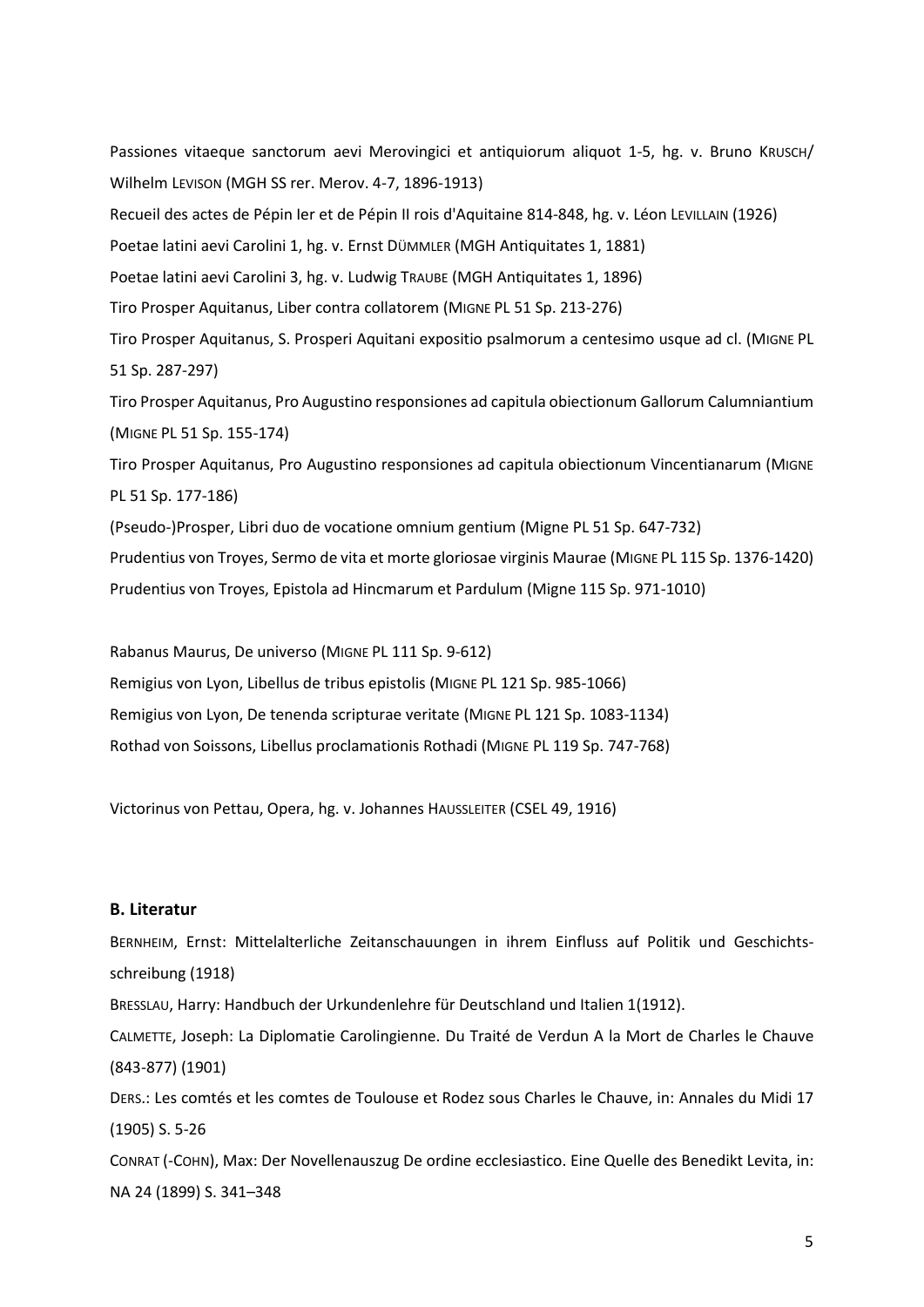DOBENECKER, Otto: Regesta diplomatica necnon epistolaria historiae Thuringiae. Bände 1-4 (1896-1939) DUCHESNE, Louis: Fastes épiscopaux de l'ancienne Gaule. Bände 1-3, (1907-1915)

DÜMMLER, Ernst: Geschichte des Ostfränkischen Reiches I-II (Jahrbücher der Deutschen Geschichte, 1886-1887)

FEINE, Hans Erich/STUTZ, Ulrich: Geschichte des kirchlichen Benefizialwesens von seinen Anfängen bis auf die Zeit Alexanders III (1895)

FREISEN, Joseph: Geschichte des kanonischen Eherechts bis zum Verfall der Glossenliteratur. (1893) FREYSTEDT, Albert: Der Streit über die göttliche Trinität im 9. Jahrhundert, in: Zeitschrift für wissenschaftliche Theologie 41 (1898) S. 392-401

DERS.: Studien zu Gottschalks Leben und Lehre, in: Zeitschrift für Kirchengeschichte 18 (1897-98) S. 1- 22, 161-182, 529-545

FABRICIUS, Clara: Die Litterae Formatae im Frühmittelalter, in: Archiv für Urkundenforschung 9 (1926) S. 39-86

GIETL, Ambros: Hincmars Collectio de ecclesiis et capellis, in: Historisches Jahrbuch 15 (1894) S. 556 – 573

GOTTLOB, Theodor: Der abendländische Chorepiskopat (Kanonistische Studien und Texte 1, 1928) DERS.: Der Kirchliche Amtseid der Bischöfe (Kanonistische Studien und Texte 9, 1936)

GUNDLACH, Wilhelm: Zwei Schriften des Erzbischofs Hinkmar von Reims, in: Zeitschrift für Kirchengeschichte 10 (1889) S. 258-309

HAHN, August/HAHN, Ludwig: Bibliothek der Symbole und Glaubensregeln der alten Kirche (1877)

HALLER, Johannes: Nikolaus I. und Pseudo-Isidor (1936)

HAUCK, Albert: Kirchengeschichte Deutschlands 1. Bis zum Tode des Bonifatius (1898)

DERS.: Kirchengeschichte Deutschlands 2: Die Karolingerzeit (1900)

HEFELE, Karl Joseph/LECLERCQ, Henri: Histoire des conciles d'après les documents originaux 2-4 (1908 – 1911)

HEIN, Max: Die Kanzlei Kaiser Lothars I., in: NA 39 (1914) S. 279-325

HERGENRÖTHER, Joseph: Photius, Patriarch von Konstantinopel. Sein Leben, seine Schriften und das griechische Schisma 1 (1867)

HINSCHIUS, Paul: Das Kirchenrecht der Katholiken und Protestanten in Deutschland. System des katholischen Kirchenrechts mit besonderer Rücksicht auf Deutschland 2-3 (1869)

JACQUIN, Mannes: Hincmar et saint Augustin, in: Mélanges d'histoire offerts à Charles Moeller 1 (1914) S. 328-336

KOCH, Hugo: Gelasius im kirchenpolitischen Dienste seiner Vorgänger, der Päpste Simplicius (468-483) und Felix III. (483-492). Ein Beitrag zur Sprache des Papstes Gelasius I. (492-496) und früherer Papstbriefe (Bayerische Akademie der Wissenschaften, phil.-hist. Klasse. Sitzungsberichte, 1935)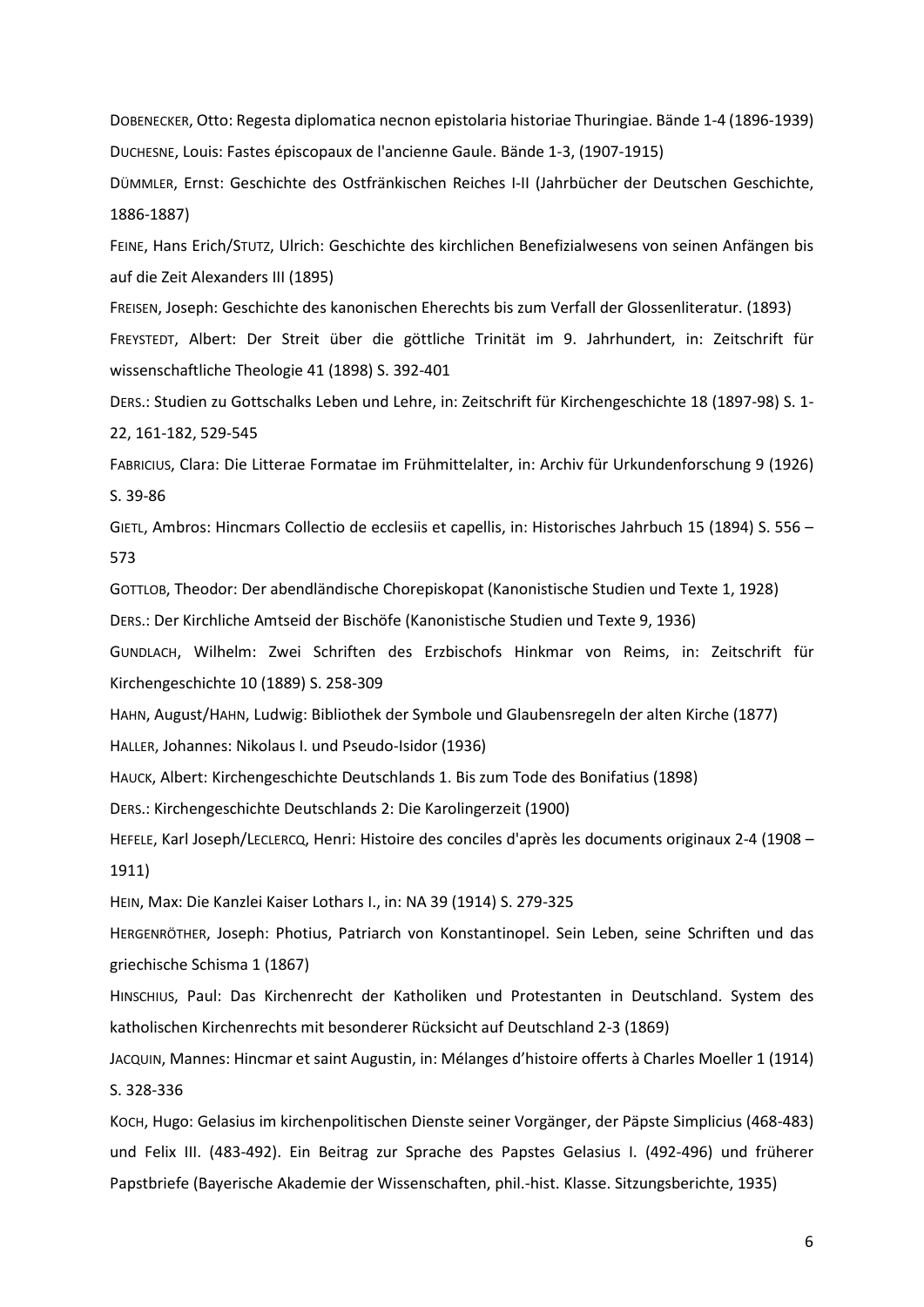LAPÔTRE, Arthur: De Anastasio bibliotecario sedis apostolicae (1885)

LESNE, Emile: Hincmar et l'empereur Lothaire, in: Revue des questions historiques 78 (1905) S. 5-58

DERS.: La hiérarchie épiscopale. Provinces, métropolitains, primats en Gaule et Germanie depuis la réforme de saint Boniface jusqu'à la mort d'Hincmar 742-882 (1905)

DERS. : La lettre interpolée d'Hadrien Ier à Tilpin et l'église de Reims au IXe siècle, in: Le Moyen Âge 17 (1913) S. 325-351

LEVILLAIN, Léon: Etude sur les lettres de Loup de Ferrières, in: Bibliothèque de l'Ecole des Chartes 63 (1902) S. 69-118

LEVISON, Wilhelm: Die Anfänge rheinischer Bistümer in der Legende, in: Annalen des Historischen Vereins für den Niederrhein 116 (1930) S. 5-29

LOT, Ferdinand: De quelques personnages au ix<sup>e</sup> siècle qui ont porté le nom de Hilduin, in: Le Moyen Âge 16 (1903) S. 249-282

DERS.: Sur les Hilduins. Note rectificative, in: Le Moyen Âge 17 (1904) S. 338-342

Ders.: Une année du règne de Charles le Chauve. Année 866, in: Le Moyen Âge 15 (1902) S. 393-438 LOT, Ferdinand/Halphen, Louis: Le règne de Charles le Chauve (840-877) Bd. I (1909)

MANITIUS, Max: Geschichte der lateinischen Literatur des Mittelalters 1. Von Justinian bis zur Mitte des zehnten Jahrhunderts (Handbuch der Altertumswissenschaft IX 2,1, 1911)

MONCHAMP, Georges: Cinq lettres formées adressées à Francon, évêque de Liège, in: Bulletin de l'Académie royale de Belgique (1903) S. 421-431

MAASSEN, Friedrich: Geschichte der Quellen und der Literatur des canonischen Rechts im Abendlande bis zum Ausgange des Mittelalters (1870)

DERS.: Zwei Excurse zu den falschen Capitularien des Benedictus Levita, in: NA 18 (1893) S. 294-302 MONSABERT, Pierre de: Documents inédits pour servir à l'histoire de l'abbaye de Sainte-Croix de Poitiers, in: Revue Mabillon IX (1913/14) S. 50-88

MORIN, Germain: Gottschalk retrouvé, in: Revue bénédictine 43 (1931) S. 303-312

DERS.: Anecdota Maredsolana 2: Sancti Clementis Romani Ad Corinthios Epistulae Versio Latina Antiquissima (1894)

MORIN, Dom Guil: De induratione cordis Pharaonis, in: Revue bénédictine 26 (1907), S. 163-188 MÜHLBACHER, Engelbert/BÖHMER, Friedrich/LECHNER, Johann: Regesta Imperii I. Die Regesten des Kaiserreichs unter den Karolingern 751-918 (1908)

NOORDEN, Carl von: Hinkmar. Erzbischof von Reims. Ein Beitrag zur Staats- und Kirchengeschichte des westfränkischen Reiches in der zweiten Hälfte des neunten Jahrhunderts (1863)

NOLTE: Miscellanea Sacra II. Une lettre inedite de l'archeveque Hincmar de Reims, in: Revue des sciences ecclésiastiques 6 (1877) S. 279-285

ÖLSNER, Ludwig: Jahrbücher des fränkischen Reiches unter König Pippin (1871)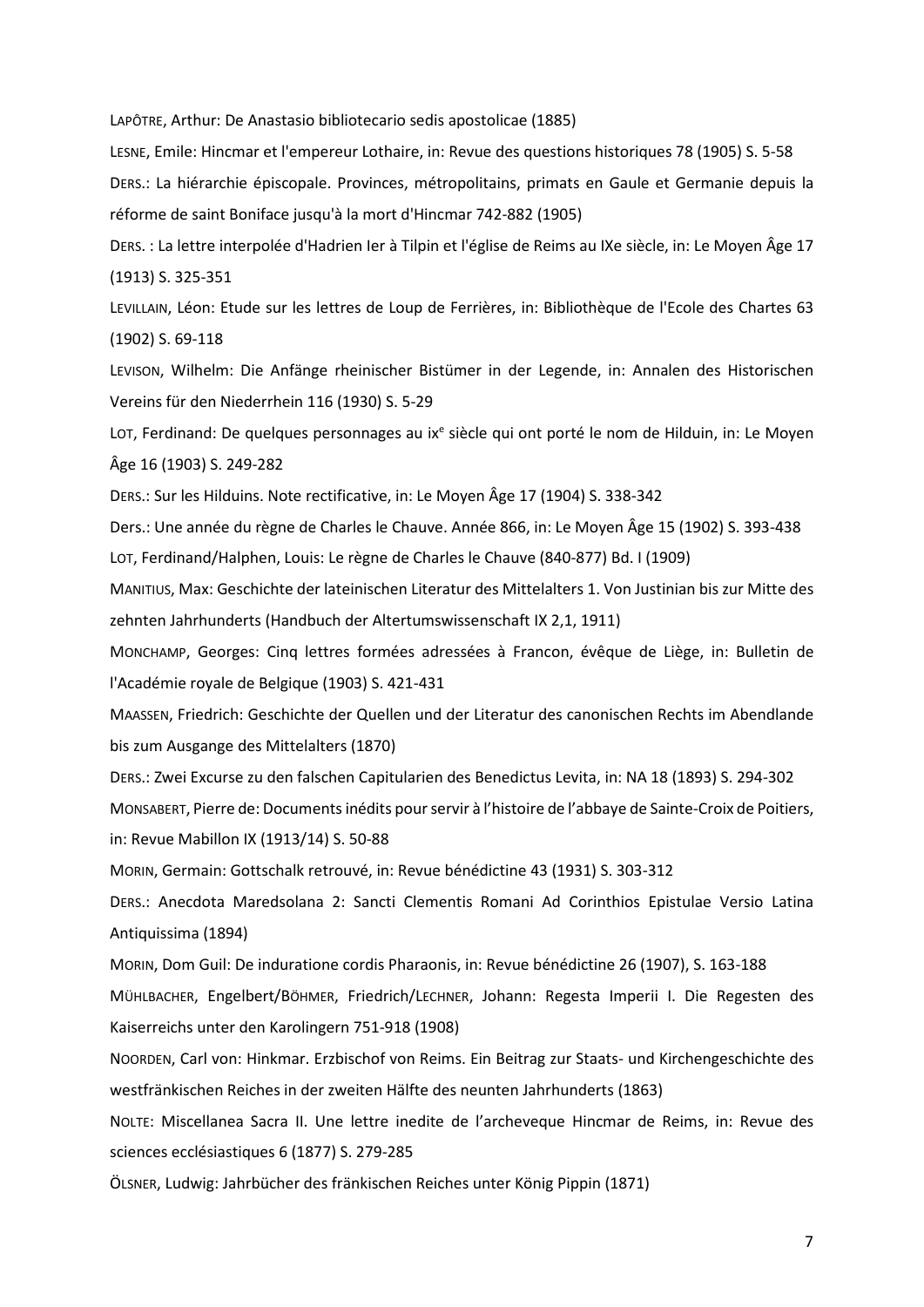OTTO, August: Die Sprichwörter und sprichwörtlichen Redensarten der Römer (1890) PARISOT, Robert: Le Royaume de Lorraine sous les Carolingiens (843-923) (1899) PERELS, Ernst: Eine Denkschrift Hinkmars von Reims im Prozeß Rothads von Soissons, in: NA 44 (1922) S. 43-100

DERS.: Hinkmar von Reims und die Bonifatiusbriefe, in: NA 48 (1930), S. 156-160

DERS.: Papst Nikolaus I. und Anastasius Bibliothecarius (1920)

POUPARDIN, René: Le royaume de Provence sous les Carolingiens (855-933?) (1901)

SCHERER, Rudolf von: Handbuch des Kirchenrechtes II (1898)

SCHUBERT, Hans von: Geschichte der christlichen Kirche im Frühmittelalter (1917)

SCHMIDT, Hermann: Trier und Reims in ihrer verfassungsrechtlichen Entwicklung bis zum Primatialstreit des neunten Jahrhunderts, in: Zeitschrift der Savigny-Stiftung für Rechtsgeschichte. Kan. Abt. 18 (1929) S. 1-111

SCHRÖRS, Heinrich: Hinkmar Erzbischof von Reims. Sein Leben und seine Schriften (1884)

SCHWARTZ, Eduard: Simplicius an Acacius von Konstantinopel, in: Publizistische Sammlungen zum Acacianischen Schisma (1934)

SDRALEK, Maximilian: Hinkmars von Rheimskanonistisches Gutachten über die Ehescheidung des Königs Lothars II. Ein Beitrag zur Kirchen-, Staats- und Rechts-Geschichte des 9. Jahrhunderts (1881)

SECKEL, Emil: Studien zu Benedictus Levita VI, in: NA 31 (1906) S. 59-39

DERS.: Studien zu Benedictus Levita, in: Zeitschrift der Savigny-Stiftung für Rechtsgeschichte. Kan. Abt. 24 (1934) S. 1-112

SPROEMBERG, Heinrich: Judith, Königin von England, Gräfin von Flandern, in: Revue belge de philologie et d'histoire 15 (1936) S. 397-428

DERS.: Die Entstehung der Grafschaft Flandern1: Die ursprüngliche Grafschaft Flandern (1935)

STUTZ, Ulrich: Lehen und Pfründe, in: Zeitschrift der Savigny-Stiftung für Rechtsgeschichte. Germ. Abt. 20 (1899) S. 213-247

TANGL, Michael: Studien zur Neuausgabe der Bonifatiusbriefe, in: NA 41 (1919) S. 23-101

VOGEL, Walther: Die Normannen und das Fränkische Reich bis zur Gründung der Normandie (799-911, 1906)

WACKERNAGEL, Philipp: Das deutsche Kirchenlied von der ältesten Zeit bis zum Anfang des XVII. Jahrhunderts. Band 1 (1864)

WERMINGHOFF, Albert: Die Recensionen des Libellussacrosyllabus der italienischen Bischöfe vom J. 794, in: NA 26 (1901) S. 559-564

DERS.: Ebbo, in: Allgemeine Deutsche Biographie 48 (1904), S. 242-248

DERS.: Zu den fränkischen Reformsynoden des 8. Jahrhunderts, in: NA 32 (1907) S. 221-236